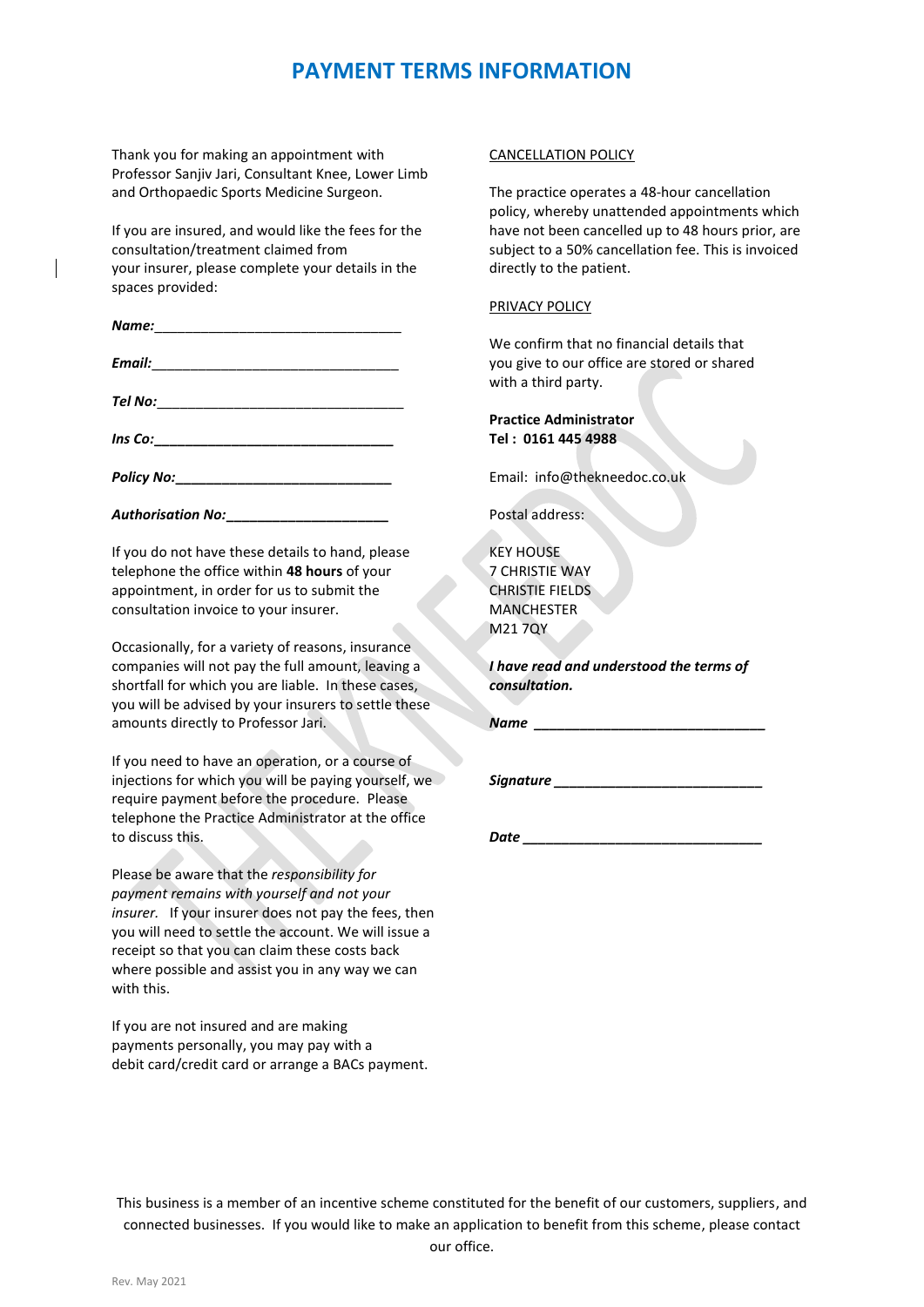### **Outpatient Appointment**

Thank you for choosing to see me for your outpatient consultation. This letter sets out some important information that I am required by law to provide to you. This is for your information only and is not a bill. As this includes information about my charges, if you do not have private medical insurance but someone else will be paying your bill, you may wish to pass a copy of this letter onto them. Please note that even if someone else is paying your bill or you have private medical insurance, you are responsible for paying any charges which they do not pay.

### **Consultation Fee**

My fee for an initial consultation will not exceed £325 and my fee for any follow-up consultation will not exceed £275. These estimates are correct as at the date of this letter. Please note that if you are insured, I will not charge more than your insurance company's schedule of agreed fees for outpatient consultations.

Following your consultation, you may need certain tests (such as blood tests or imaging, for example an x-ray, MRI, CT, or US scan) to help me diagnose your condition. If the test is undertaken by the clinic or hospital, and not be me, the fees for those tests will be determined by the clinic or hospital and charged to you, or your private medical insurer, separately.

If there are any fees that I will charge in relation to any of the tests I advise that you should have, I will let you know what those fees will be accordingly.

#### **Private Medical Insurance**

If you have private medical insurance, please contact your insurer before your consultation to check the terms of your policy, particularly the level and type of outpatient cover you have, including any reimbursement limits on individual consultation fees.

| AXA PPP        | <b>AVIVA</b>                           | <b>ALLIANZ</b>                                    | AIG.          | <b>CIGNA</b>                   | <b>CS</b>         | <b>EXETER</b> |
|----------------|----------------------------------------|---------------------------------------------------|---------------|--------------------------------|-------------------|---------------|
|                |                                        |                                                   |               |                                | <b>HEALTHCARE</b> |               |
| <b>FREEDOM</b> | <b>GENERAL &amp;</b><br><b>MEDICAL</b> | <b>HEALTH</b><br><b>PARTNERS</b><br><b>EUROPE</b> | <b>HEALIX</b> | <b>SIMPLY</b><br><b>HEALTH</b> | <b>VITALITY</b>   | <b>WPA</b>    |

I am recognised by the private medical insurers listed below:

Please note that you are responsible for any fees not covered by your insurer.

#### **Financial Interests**

I am legally obliged to tell you if I have any financial interests at the Spire Manchester Hospital or including any equipment there. I can confirm that I do not have any such financial interests.

#### **Quality Information**

You can compare independent information about the quality of private treatment offered at the hospital and other private healthcare providers from the Private Healthcare Information (PHIN) website: [www.phin.org.uk](http://www.phin.org.uk/)

I look forward to welcoming you to the Spire Manchester Hospital.

Yours sincerely,

Professor Sanjiv Jari

#### Consultant Knee, Lower Limb and Orthopaedic Sports Medicine Surgeon

This business is a member of an incentive scheme constituted for the benefit of our customers, suppliers, and connected businesses. If you would like to make an application to benefit from this scheme, please contact our office. Rev. June 2021